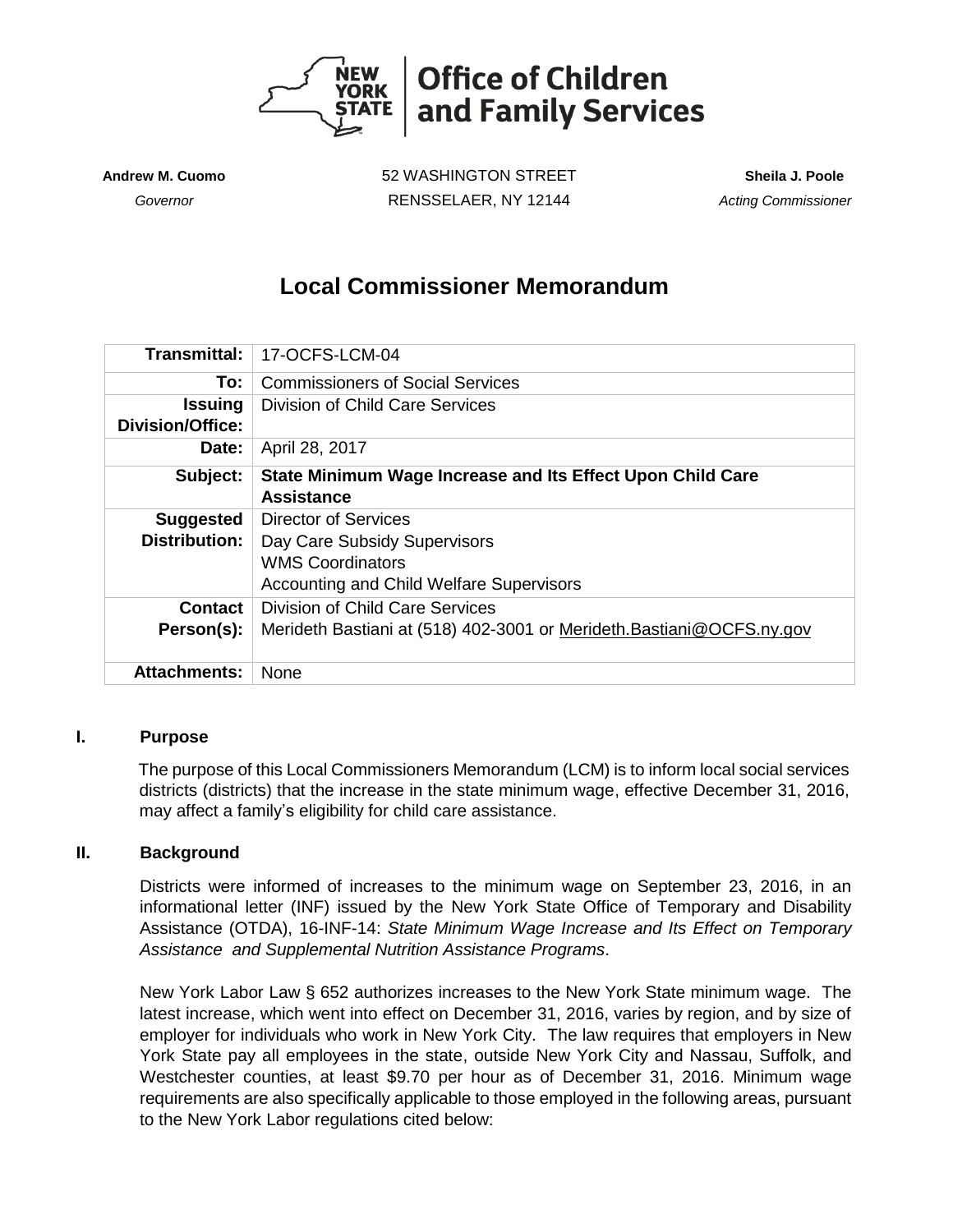- Building Service Industry (except janitors in residential buildings) 12 NYCRR Sub-Part 141-1
- Miscellaneous Industries and Occupations 12 NYCRR Sub-Part 142-1
- Hospitality Industry 12 NYCRR Sub-Part 146-1
- Farm Workers (If cash paid to all employees on farm during preceding calendar year aggregated \$3,000 or more) – 12 NYCRR Sub-Part 190-1

The state minimum wage rates are scheduled to increase annually on December  $31<sup>st</sup>$  until they reach \$15.00 per hour. The scheduled increases vary by region and size of employer as shown in the chart below, which is also available on the Department of Labor's website. There are also different minimum hourly rates for workers in the fast food industry and food service workers who receive tips. Further information can be found at: <https://www.labor.ny.gov/workerprotection/laborstandards/workprot/minwage.shtm>

| General Minimum Wage Rate Schedule for New York State 2016-2017 |            |            |  |  |  |  |
|-----------------------------------------------------------------|------------|------------|--|--|--|--|
| Location                                                        | 12/31/2016 | 12/31/2017 |  |  |  |  |
| New York City - Large Employers (11 employees or more)          | \$11.00    | \$13.00    |  |  |  |  |
| New York City - Small Employers (10 employees or less)          | \$10.50    | \$12.00    |  |  |  |  |
| Nassau, Suffolk and Westchester Counties                        | \$10.00    | \$11.00    |  |  |  |  |
| <b>Remainder of New York State</b>                              | \$9.70     | \$10.40    |  |  |  |  |

Additional information on the minimum wage rate schedule can be obtained by calling 1-888- 4-NYSDOL (1-888-469-7365) or logging onto [https://www.labor.ny.gov.](https://www.labor.ny.gov/) 

## **III. Program Implications**

For some families receiving child care assistance, the increase in the state minimum wage will result in additional income and affect the number of hours an individual is required to work. 16-INF-14, issued by OTDA, covers the effects of the state minimum wage increase on families receiving Temporary Assistance. Therefore, this LCM does not address how the state minimum wage increase affects child care assistance for families receiving Temporary Assistance. This LCM addresses how the minimum wage increase affects child care assistance for low income families and families receiving child care in lieu of Temporary Assistance.

Title 18, section 415.3(b) of the Codes, Rules and Regulations of New York State requires that applicants for child care assistance notify the district immediately of any changes in family income and composition, child care arrangements, and any other circumstances related to the family's eligibility for child care services. When informed of a family's increase in income, the district must re-determine the family's eligibility and adjust benefits as necessary.

The increase in the state's minimum wage also affects the required minimum gross earnings of families that are in receipt of child care in lieu of Temporary Assistance. The chart below provides the minimum gross earnings and minimum number of work hours for single and twoparent households.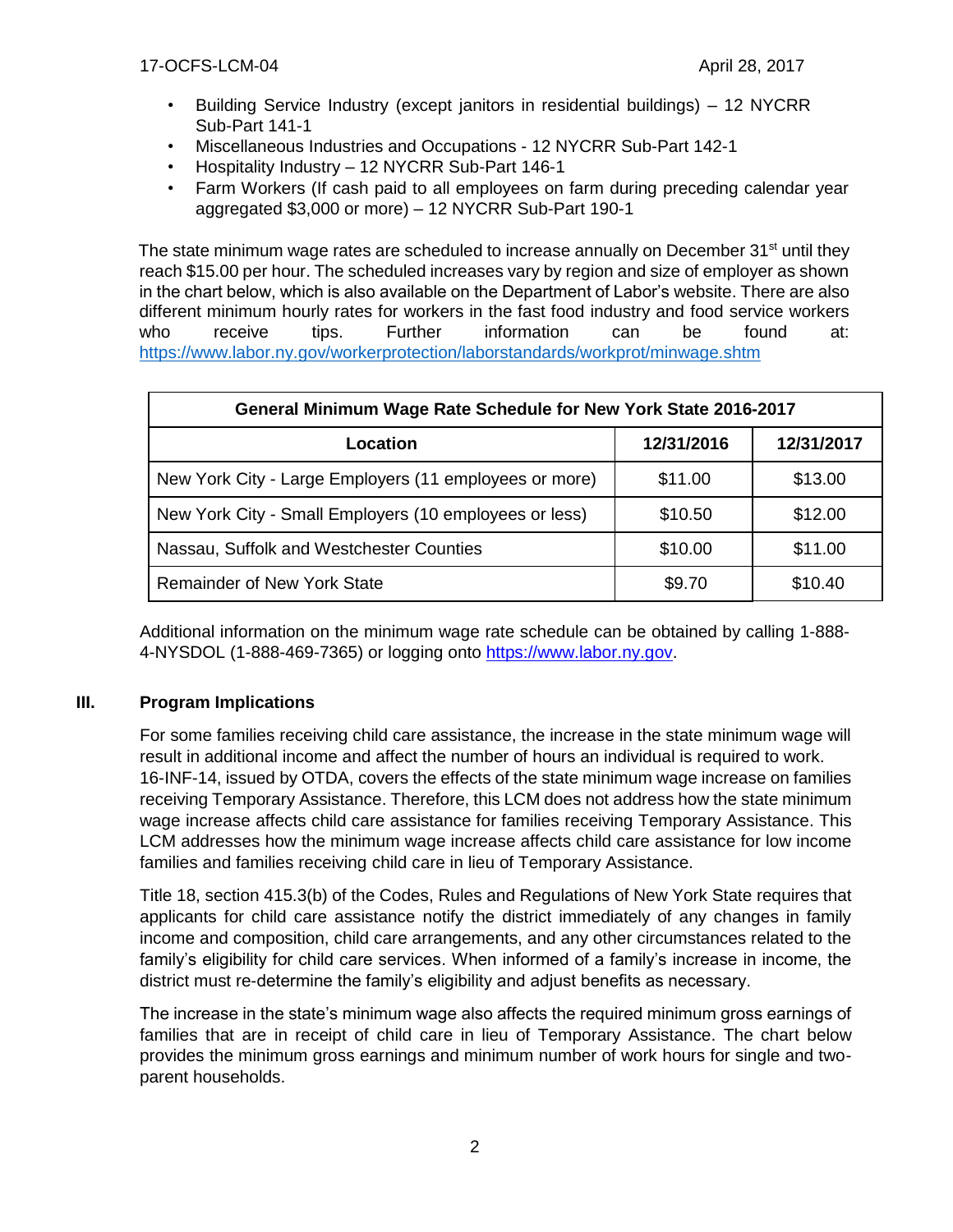Examples follow of minimum gross earnings based on four different New York State minimum wages for different types of families applying for child care subsidy. The single-parent family example is calculated based on 17.5 hours per week. The two-parent family example is calculated based on 25 hours per week.

| <b>Location/ Minimum</b>                                                                                                                                                                     | <b>New York City</b>                                   | <b>New York City</b>                                   | Nassau,                                                | <b>Remainder of</b>                                    |                                  |
|----------------------------------------------------------------------------------------------------------------------------------------------------------------------------------------------|--------------------------------------------------------|--------------------------------------------------------|--------------------------------------------------------|--------------------------------------------------------|----------------------------------|
| Wage                                                                                                                                                                                         | <b>11 Employees</b><br>or more                         | <b>10 Employees</b><br>or less                         | <b>Suffolk and</b><br>Westchester                      | <b>New York</b><br><b>State</b>                        |                                  |
|                                                                                                                                                                                              |                                                        |                                                        | <b>Counties</b>                                        |                                                        |                                  |
|                                                                                                                                                                                              | Minimum Wage                                           | Minimum Wage                                           | Minimum Wage                                           | Minimum Wage                                           |                                  |
|                                                                                                                                                                                              | \$11.00/hour                                           | \$10.50/hour                                           | \$10.00/hour                                           | \$9.70/hour                                            |                                  |
| <b>Family</b>                                                                                                                                                                                | Minimum Gross Earnings <sup>1</sup>                    |                                                        |                                                        |                                                        |                                  |
| Single-parent family                                                                                                                                                                         | \$192.50/week                                          | \$184.00/week                                          | \$175.00/week                                          | \$170.00/week                                          | N/A                              |
| earning minimum wage or                                                                                                                                                                      | or \$834.00                                            | or \$796.00                                            | or \$758.50                                            | or \$735.50                                            |                                  |
| more per hour or self-<br>employed                                                                                                                                                           | per month                                              | per month                                              | per month                                              | per month                                              |                                  |
| Two-parent family when<br>both parents are employed<br>earning minimum wage or<br>more per hour, or are self-<br>employed                                                                    | \$275.00/week<br>or \$1191.50<br>per month<br>combined | \$262.50/week<br>or \$1137.50 per<br>month<br>combined | \$250.00/week<br>or \$1083.50<br>per month<br>combined | \$242.50/week<br>or \$1051.00<br>per month<br>combined | N/A                              |
| Single-parent in a job<br>exempt<br>from<br>minimum<br>wage rules and paying less<br>than minimum wage per<br>hour                                                                           | N/A                                                    | N/A                                                    | N/A                                                    | N/A                                                    | 17.5 hours<br>per week           |
| Two-parent family where<br>both parents are employed<br>in a job exempt from<br>minimum wage rules and<br>paying less than minimum<br>wage                                                   | N/A                                                    | N/A                                                    | N/A                                                    | N/A                                                    | 25 hours<br>per week<br>combined |
| Two-parent family where<br>one parent is employed<br>earning minimum wage or<br>more per hour, or is self-<br>employed and earns at<br>least the equivalent of the<br>minimum wage per hour; | \$192.50/week<br>or \$834.00<br>per month              | \$184.00/week<br>or \$796.00<br>per month              | \$175.00/week<br>or \$758.50<br>per month              | \$170.00/week<br>or \$735.50<br>per month              | N/A                              |
| <u>and</u><br>the other parent is in a job $\vert$ N/A<br>from<br>minimum<br>exempt<br>wage rules that pays less<br>than minimum wage per<br>hour.                                           |                                                        | N/A                                                    | N/A                                                    | N/A                                                    | 7.5 hours<br>per week            |

<sup>1</sup>Use the following procedure to manually calculate minimum gross earnings: Per week: wage x hours worked. Per month: wage x hours worked x 4.333. Rounding: .01 to .24 round down to 0, .25 to .50 round up to .50, .51 to .74 round down to .50, .75-.99 round up to the next .00.